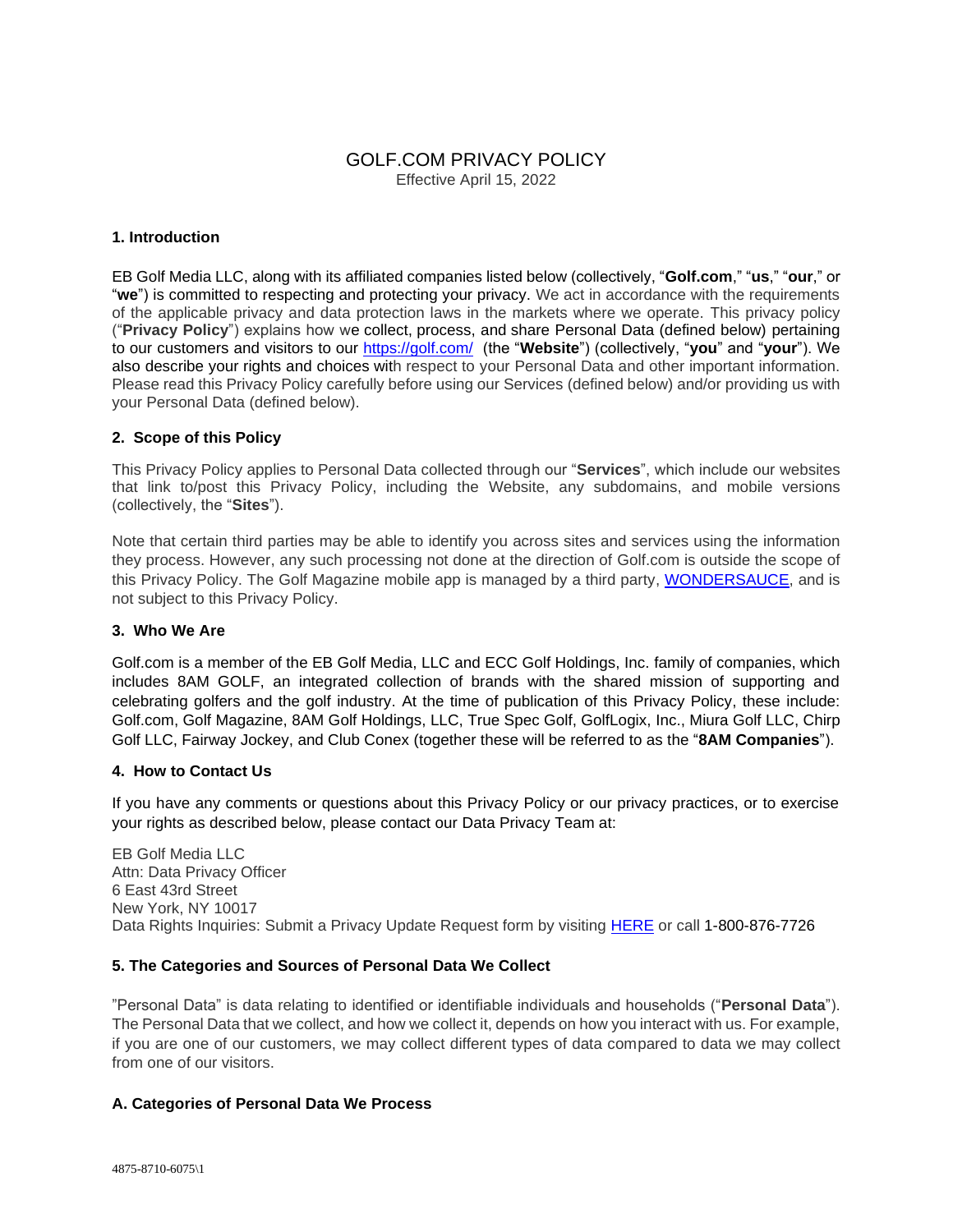The categories of Personal Data we collect and use include (these are examples that may be subject to change):

| <b>Contact Data</b>                         | Information such as your name; address; email address; telephone<br>number; or account login details.                                                                                                                                                                                                                             |
|---------------------------------------------|-----------------------------------------------------------------------------------------------------------------------------------------------------------------------------------------------------------------------------------------------------------------------------------------------------------------------------------|
| <b>Biographical Data</b>                    | Information such as your gender or age range.                                                                                                                                                                                                                                                                                     |
| <b>Location Data</b>                        | Information about your general location, which we may obtain from your<br>IP address, or from your social media tags/posts.                                                                                                                                                                                                       |
| Device/Network<br>Data                      | Information such as your browsing history, search history, and<br>information regarding your interaction with our Sites or advertisements<br>(e.g. IP Address, MAC Address, SSIDs or other device identifiers or<br>persistent identifiers), online user ID, or device characteristics.                                           |
| <b>Commercial Data</b>                      | Information such as your purchase history, details of products that we<br>have sold to you, or product returns.                                                                                                                                                                                                                   |
| Inference Data                              | Personal Data used to create a profile about you reflecting your<br>preferences (such as the products you seem to prefer based on use of<br>our Sites or your purchases), as well as your characteristics, likes,<br>interests, and other data or analytics provided about you by social<br>media companies or data aggregators.  |
| <b>Billing and</b><br><b>Financial Data</b> | Information such as bank account details, payment card information,<br>annual income, and information from credit reference agencies,<br>including similar data defined in Cal. Civ Code § 1798.80(e).                                                                                                                            |
| Audio/Visual Data                           | Photos, videos, recordings and images collected from audio files and<br>records, such as voice mails, call recordings, and the like.                                                                                                                                                                                              |
| <b>User Data</b>                            | Information such as unstructured/free-form data that may include any<br>category of Personal Data, e.g. data that you give us in free text fields,<br>Personal Data you provide when you complete forms on our Services<br>(such as if you subscribe to Golf Magazine) or answers you provide<br>when you participate in surveys. |

# **B. The Sources of Personal Data We Collect From You**

We collect Personal Data from various sources, which vary depending on the context in which we process that Personal Data:

| 1. As a Customer:                        |                                                                                                                                                                                                                                                        |
|------------------------------------------|--------------------------------------------------------------------------------------------------------------------------------------------------------------------------------------------------------------------------------------------------------|
| When you create<br>a Golf.com<br>account | We may collect, or ask you to provide, your Contact Data, some Biographical<br>Data, Location Data, Device/Network Data, Commercial Data, Billing and<br>Financial Data, and other relevant information, as well as your communication<br>preferences; |
| When you<br>purchase<br>Golf.com         | We may collect, or ask you to provide, your Contact Data, Billing and Financial<br>Data, Location Data, Commercial Data, and other relevant information;                                                                                               |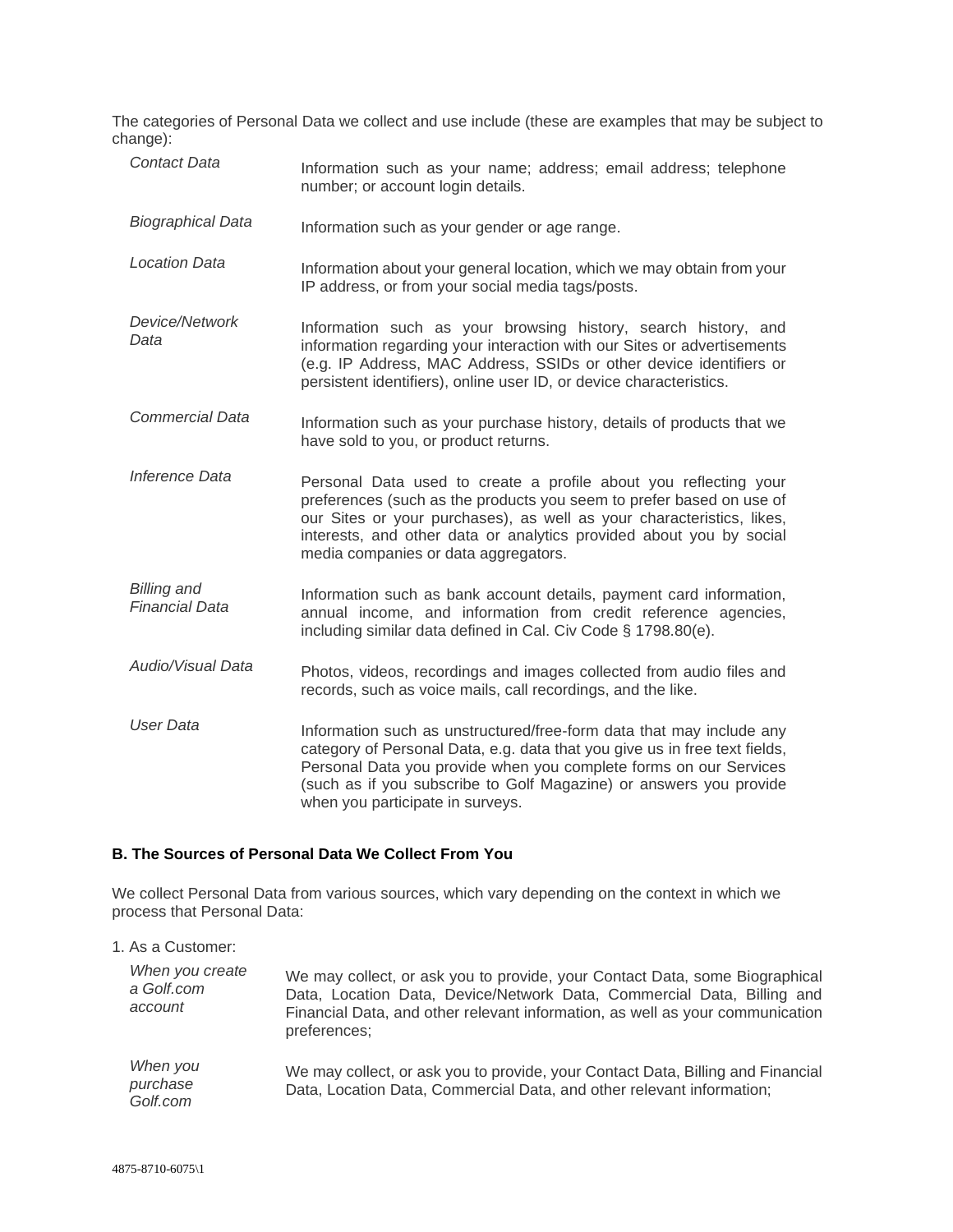*products or services, or return products*

*When you register for the Golf.com newsletter or subscribe to the Website*

*When you interact with Golf.com*

We may collect, or ask you to provide, your Contact Data and other relevant information, including User Data, as well as your communication preferences;

We may collect the Personal Data you provide to us at your own initiative, such as Contact Data and User Data, and any Personal Data we need to help resolve your query if, for example, you contact our customer service. If you call our customer service, your call may be recorded.

# 2. As a Website Visitor:

*When you visit our Website or use our Apps* We automatically collect, store, and use technical information about your equipment and interaction with our Sites ("**General Information**") when you visit our Website or use our Apps. This General Information is sent from your computer or personal device to us using a variety of cookies and other technical means. Our Services do not respond to your browser's do-not-track request. If you do not want information collected through the use of cookies, you can manage/deny cookies (and certain technologies) using your browser's settings menu, as described below in "WHAT ARE YOUR RIGHTS AND CHOICES REGARDING YOUR PERSONAL DATA."

#### **C. Your Obligations**

We expect that the Personal Data that you communicate to us are correct and that, if your Personal Data requires updating, you will promptly inform us.

### **D. Personal Data We Collect From Third Parties**

In some circumstances, we may receive Personal Data about you from (i) individuals who provide to us your Personal Data (e.g., your family members and friends); or (ii) social media companies, data aggregators, advertising and marketing providers, or other companies providing services to us.

Some of these third party sources may include publicly available sources of information. For example, we may receive Personal Data from social networks when you engage with our content, reference our Sites or Services, or grant us permission to access information from the social networks.

In addition, we may collect, either directly or through third party service providers, information that is publicly available on the Internet (e.g. from websites, blogs, social media). Certain partners, social media companies, and third parties operating on our behalf create and infer Personal Data such as Inference Data or "Aggregate Data" based on our observations or analysis of other Personal Data processed under this Policy, and we may correlate this data with other data we process about you.

We may combine any Personal Data about you that we receive from you, from other companies within 8AM Companies, and from third parties.

#### **E. Children**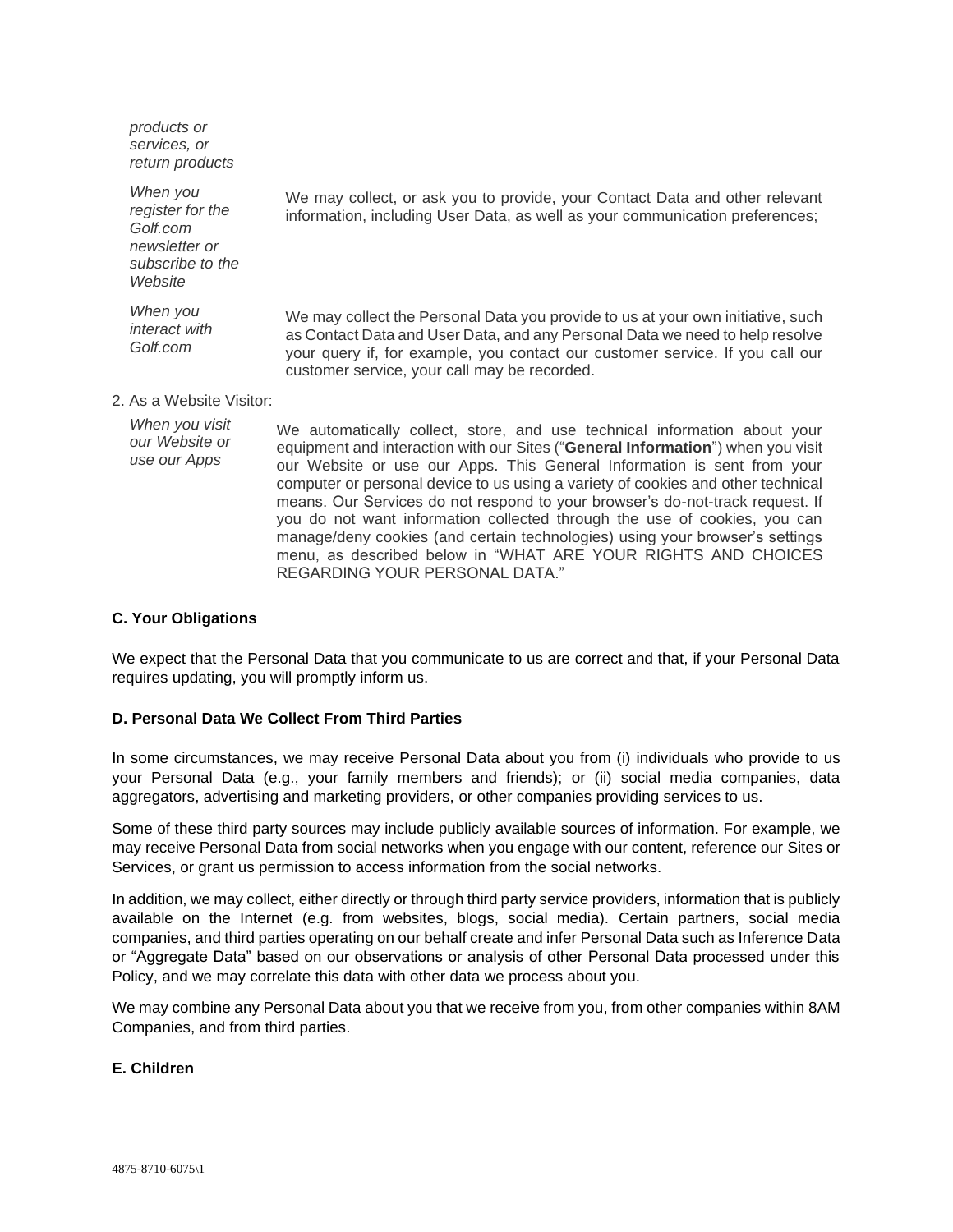Our Website is not intended for children under 18 years of age. We do not knowingly collect personal information from an individual under age 18. If You are under the age of 18, please do not submit any personal information through the Website. If You have reason to believe that We may have accidentally received personal information from an individual under age 18, please contact us immediately by submitting a Privacy Update Request form by visiting [HERE](https://8amgolf-privacy.my.onetrust.com/webform/9f79a1ae-e6e1-4784-b52b-37e1a3fdee64/adc2d0c2-ce23-43aa-9630-0d0edfab4c89) or calling us at 1-800-876-7726.

# **6. How We Use Your Personal Data**

We generally process your Personal Data: (i) to fulfill our obligations under a contract with you, or to take steps prior to entering into a contract with you, (ii) to comply with a legal obligation, (iii) when it is in our legitimate business interest to use your Personal Data, or (iv) based on your consent. Our legitimate interests include operating, evaluating and improving our Services and business; preventing and protecting us and others against fraud, unauthorized transactions, claims and other liabilities; and ensuring compliance with company policies and industry standards.

Our use of your Personal Data depends on who you are and how you interact with us. When you use our Services, we process your Personal Data in specific contexts and for certain specified purposes, as well as for our general business purposes and, in some cases, for commercial purposes.

Below is a list of the ways that we use your Personal Data and the reasons we rely on to do so.

# **A. How We Collect Personal Data**

We collect and process Personal Data in several contexts when you use our Services, including:

## **i. When you make a purchase or other transaction**

We generally process, Billing and Financial Data, Commercial Data, and Contact Data when you engage in a purchase and sale transaction, whether through our Services, over the phone, or in person through Offline Services. We process this Personal Data as necessary to perform or initiate a contract with you, process your order, and carry out fulfillment-related processing. In addition, we may also collect or create Device/Network Data and Inference Data. This data, together with other data we collect in this context is used in connection with legitimate business interests, such as ensuring the security of our Services, preventing fraud, providing information about our Services, contacting you about administrative matters, and responding to queries, complaints, or correspondence you send us. We may also use this Commercial Data, Contact Data, and Device/Network Data collected in this context for our Commercial Purposes.

#### **ii. When you access or use our Services**

When you use our Services, we automatically collect and process Device/Network Data. We use this data as necessary to initiate or fulfill your requests for certain features or functions through our Services, such as keeping you logged in, delivering pages, etc. In addition to Device/Network Data, we may also collect and process Contact Data, and Inference Data that we collect, create, and/or receive (including through the use of cookies and similar technologies). We typically use this data as necessary in connection with certain legitimate business interests, such as ensuring the security of our Sites and other technology systems, and analyzing the use of our Services, to help us make improvements.

Some Services may process Location Data (subject to your consent if required). We use this data, together with Inference Data and Device/Network Data, to provide directions and contextual information to you, and other features that require the use of location. Note, Location Data and Biographical Data may be required in order for you to use certain features of our Services. We may also process Contact Data, and User Data if you interact with or identify us on social media platforms.

We may also use Device/Network Data, Location Data, Inference Data and Contact Data collected in this context for Commercial Purposes.

## **iii. Cookies and other tracking technologies**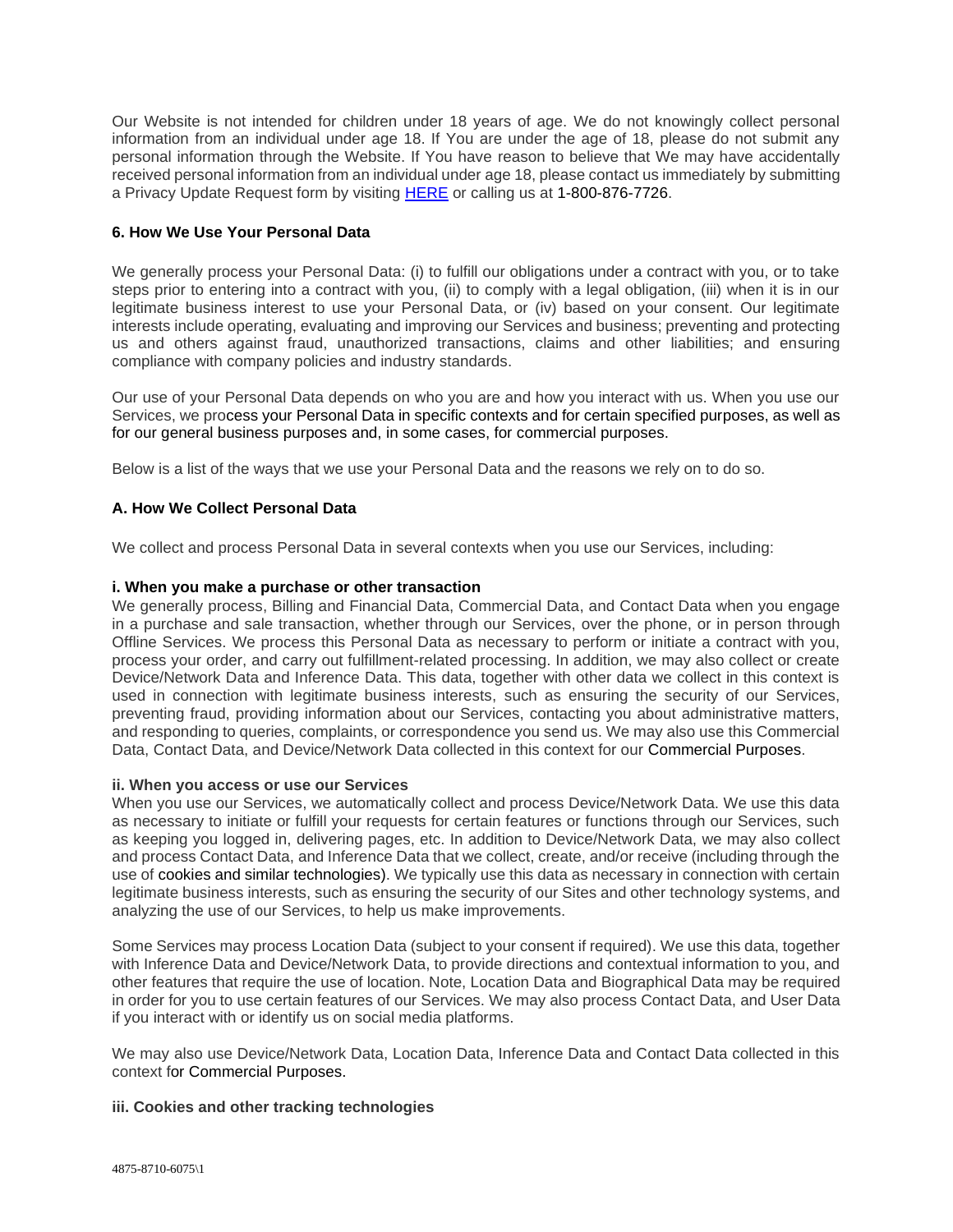We use some cookies and similar technologies on our Services. These technologies can be used to collect or create Device/Network Data, Contact Data, or Inference Data. Third parties may be allowed to view, edit, or set their own cookies or place web beacons on our Sites. Cookies and web beacons allow us and third parties to distinguish you from other users of our Sites, and some of these technologies can be used by us and/or our third party partners to identify you across platforms, devices, sites, and services. Third parties may engage in targeted advertising using this data.

You can find a list of the cookies we may deploy by visiting our Cookie List page.

We and authorized third parties may use cookies and similar technologies for the following purposes:

- for "essential" or "functional" purposes, such as to enable certain features of our Services (for example, to allow a customer to maintain a basket when they are shopping at an online store);
- for "analytics" purposes, such as to analyze the traffic to and usage of our Services (for example, how many people have looked at a page, how visitors move around the Sites, what website they visited prior to visiting our Sites, and use this information to understand user behaviors and improve the design and functionality of the Sites);
- for "retargeting" or similar advertising or commercial purposes:
- for social media integration e.g. via third-party social media cookies, or when you share information using a social media sharing button or "like" button on our Services or you link your account or engage with our content on or through a social networking website such as Facebook or Twitter;
- to collect information about your preferences and demographics to help target advertisements which are more likely to be of interest to you using behavioral advertising; and
- to allow us to carry out retargeting (this includes, for example, when advertisements are presented to you for products or services which you have previously looked at on our Sites but have not purchased). The use of these technologies by third parties may be subject to their own privacy policies.

We may also use your Device/Network Data, Inference Data and Contact Data collected in this context for Business Purposes and Commercial Purposes.

If you wish, you can manage/deny cookies (and certain technologies) using your browser's settings menu. Some devices allow you to control this through your device settings. You can also manage your cookie settings by visiting the Privacy Preference Center by using the "Cookie Settings" button located [on the home page of the Website]. If you choose not to receive cookies at this time, websites may not function properly and certain services may not be provided.

## **iv. When you enter a contest or other promotion**

We may collect and process Contact Data, Biographical Data, and User Data as necessary to process your request to enter a contest or promotion, notify you if you have won, deliver a prize or for related purposes. In addition, we may process this information to verify your identity for authentication and security purposes, and helping us to prevent fraud. If you win a contest/sweepstakes, we may publicly post some of your data on our Website (such as on a winners' page). Unless prohibited by law, we may use this Contact Data, and User Data information for Commercial Purposes.

## **v. When you contact us or submit information to us**

We may collect and process Biographical Data, Contact Data, and any Audio/Visual data or User Data you provide as necessary to address your request, fulfill the business purpose for which that information was provided, or for other related purposes, including but not limited to communicating with you on behalf of the AM GOLF Collection of Brands and any other Golf.com entities. Additionally where you consent, if relevant to your request, or if otherwise permitted by law, we may send you marketing communications as described further below, and use this information for [Commercial](https://www.broadmoor.com/privacy-policy/#_How_we_Process_2) Purposes.

### **vi. Feedback and Surveys**

We may process Contact Data, Inference Data, and User Data collected in connection with customer surveys or questionnaires. We generally process this Personal Data as necessary to respond to customer requests/concerns, and create aggregate analytics regarding customer satisfaction. We may store and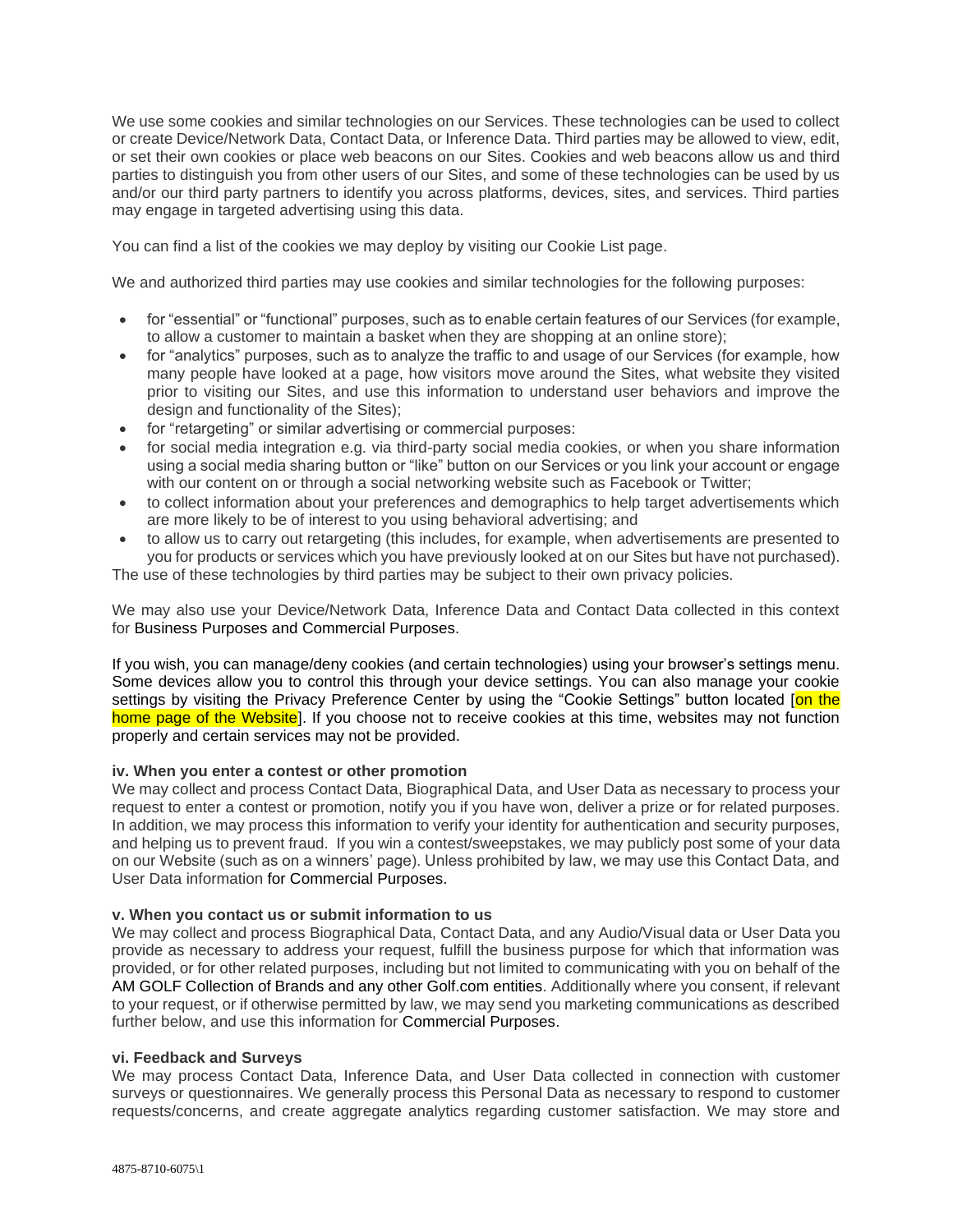analyze feedback for our purposes, for example, to personalize the Services, and help recommend relevant offers or services. We may also use the Contact Data, Inference Data, and User Data collected in this context for Business [Purposes](https://www.broadmoor.com/privacy-policy/#_How_we_Process_1) and [Commercial](https://www.broadmoor.com/privacy-policy/#_How_we_Process_2) Purposes.

## **B. How We Process Personal Data for Business Purposes**

We and our service providers process Personal Data we hold for numerous business purposes, depending on the context of collection, your [rights](https://www.broadmoor.com/privacy-policy/#_Your_Rights) and [choices,](https://www.broadmoor.com/privacy-policy/#_Your_Choices) and our legitimate business interests. For example, we generally process Personal Data in connection with:

### **i. Service Provision and Contractual Obligations**

We process any Personal Data as is necessary to provide our Services, to provide you with the products you purchase, to authenticate users, and as otherwise necessary to fulfill our contractual obligations to you. Additionally, we may use Personal Data as necessary to audit compliance, and log or measure aspects of service delivery (e.g. to document ad impressions).

## **ii. Internal Processing and Service Improvement**

We may use Personal Data for improving our Services, understanding how our Services are used, for customer service purposes, in connection with logs and metadata relating to service use, and for debugging, and similar purposes.

### **iii. Security and Incident Detection**

We may process Personal Data to improve the security of our Services, to identify and prevent crime, and prevent fraud. We may analyze network traffic, device patterns and characteristics, maintain and analyze logs and process similar Personal Data in connection with our information security activities.

### **iv. Compliance, Health, Safety, and Public Interest**

We may also process any Personal Data as necessary to comply with our legal obligations, such as where you exercise your rights under data protection law and make requests, for the establishment and defense of legal claims, or where we must comply with our legal obligations, lawful requests from government or law enforcement officials, and as may be required to meet national security or law enforcement requirements or prevent illegal activity. We may also process data to protect the vital interests of individuals, or on certain public interest grounds, each to the extent allowed under applicable law.

## **v. Aggregated data**

We process Personal Data about our customers and users in order to identify trends, such as to create aggregated and anonymized data about buying and spending habits, use of our Services, and other similar information ("**Aggregated Data**"). We may pass Aggregated Data to certain third parties to give them a better understanding of our business and to improve our Services. Aggregated Data will not contain information from which you may be personally identified.

#### **vi. Personalization**

We may personalize or customize aspects of the Services based on your interactions with our content. This processing may involve the creation and use of Inference Data relating to your preferences.

## **C. How We Process Personal Data for Commercial Purposes**

We and certain third parties process Personal Data we hold for certain commercial purposes, depending on the context of collection and your rights and choices, including:

#### **i. Personalization & Consumer Profiles**

In order to understand our customers' preferences, and better recommend products and services to our prior customers, we may create a "**Consumer Profile**" by linking together and analyzing Personal Data collected in the various contexts as described in this Privacy Policy. We may also augment Consumer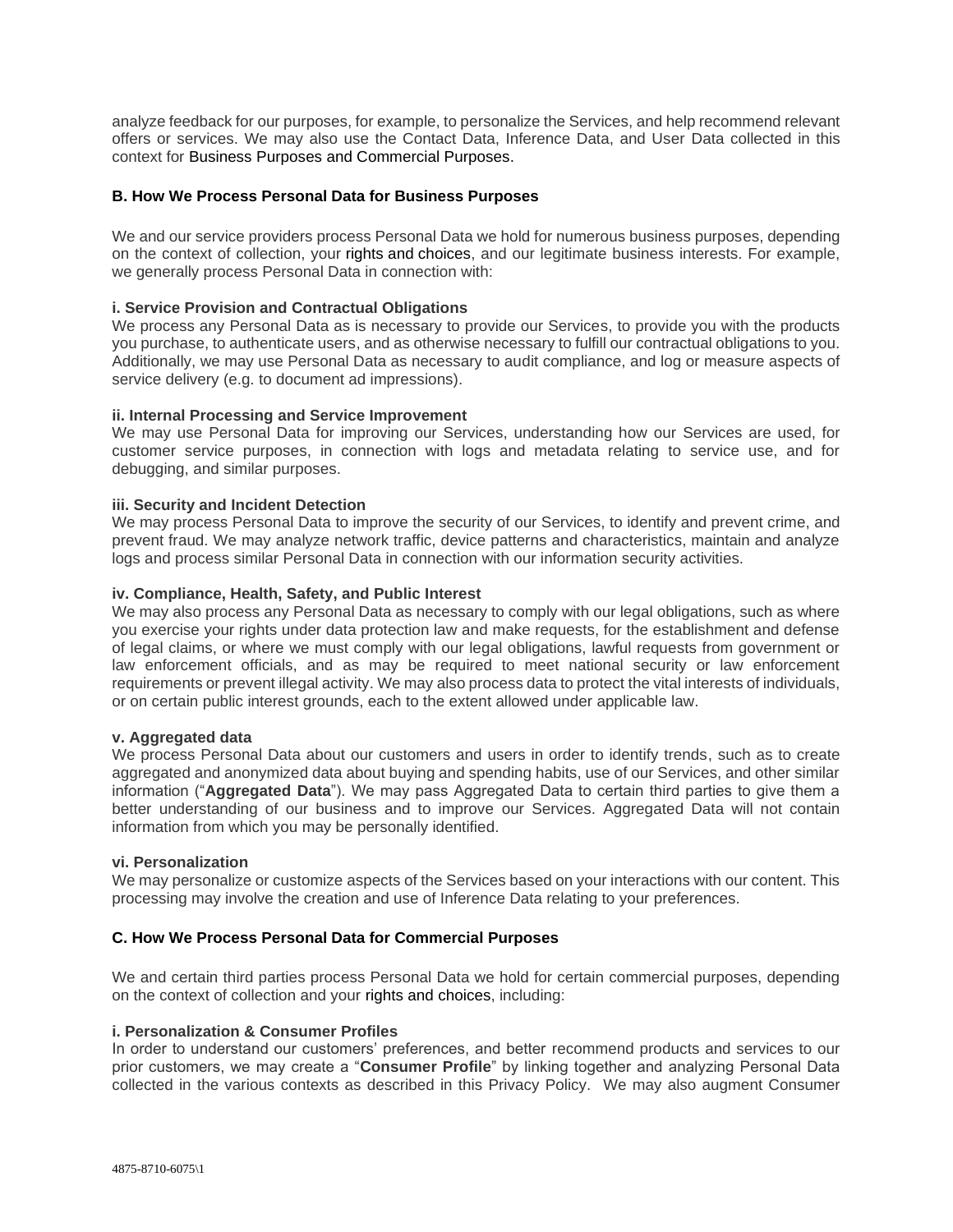Profiles with Personal Data that we create (such as Inference Data) or that we receive from third parties, and may include Personal Data such as products you have purchased.

We use Consumer Profiles for market research and in connection with the improvement of our Services. For example, we may analyze the Personal Data of people who have made a purchase for a particular item in the past and compare them with other people in our database. If we identify people in the database who have similar Personal Data to the previous customers, we may then target marketing via emails to the new people.

## **ii. Marketing Communications**

We may send you marketing and promotional communications if you sign up for such communications or purchase products from us. We may also send you these communications if you register for our Services or for a promotion, or in connection with your communications with or submission of User Data to us. These communications may be personalized based on your user profile. We may also collect Device/Network Data and Contact Data so that we can determine whether you have opened an email or interacted with our communications, and we may generate Inference Data based on these interactions. We may also process this Personal Data for targeted advertising.

#### **iii. Targeted Advertising**

We and certain third parties operating on or through our Services, may engage in targeted advertising. We generally use targeted advertising for the purpose of marketing our Services, to send marketing communications, including by creating custom marketing audiences on third-party websites (such as Facebook) or targeting users with advertisements on other websites.

### **iv. Data Sales**

For purposes of the California Consumer Privacy Act, we do not sell your Personal Data.

## **7. Sharing and Transferring Your Personal Data**

We may disclose your Personal Data to:

- The 8AM Companies and to other Golf.com entities;
- third party service providers, such as companies providing us shipping and delivery services, telecommunication services, payment services, and others;
- a third party in the event that Golf.com sells all or part of its assets to such third party or merges with or is acquired by the third party;
- any applicable regulatory, statutory, governmental or other relevant authorities, agencies or bodies and industry regulators, and any other person to whom Golf.com is compelled, required or permitted to do so by law, rules or regulations, legal process or litigation; or
- any person pursuant to any order of a court of competent jurisdiction or comparable legal process.

## **8. HOW LONG WE RETAIN YOUR PERSONAL DATA**

We retain Personal Data for so long as it, in our discretion, is necessary to achieve the processing purposes described in this Privacy Policy, and in any event, for so long as is required by law. We will review retention periods periodically and may sometimes pseudonymize or anonymize data held for longer periods.

# **9. WHAT ARE YOUR RIGHTS AND CHOICES REGARDING YOUR PERSONAL DATA**

You may have certain rights and choices regarding the Personal Data we process. Please note these rights may vary based on the country or state where you reside, and our obligations under applicable law.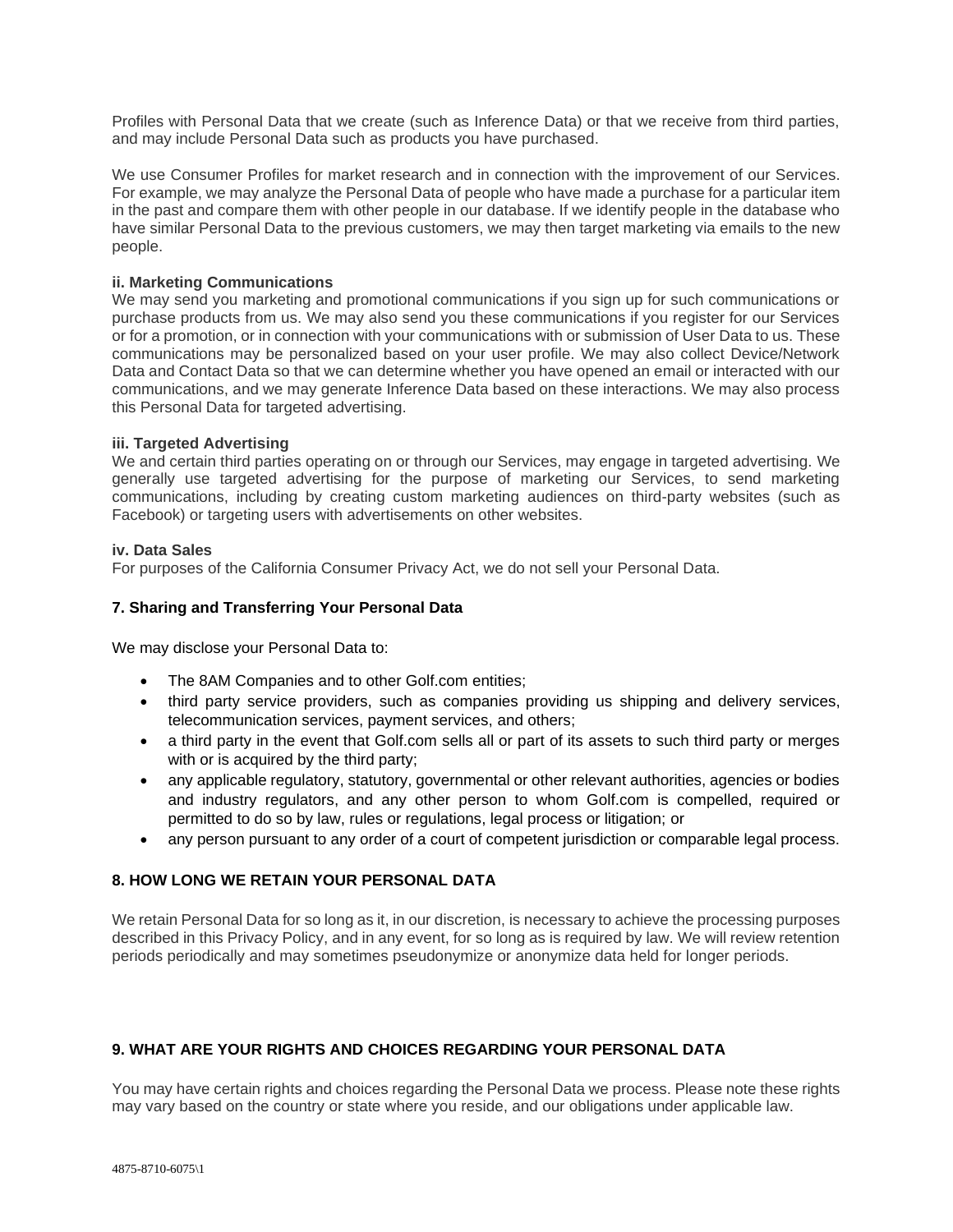## **i. Marketing Communications**

You can withdraw your consent to receive marketing communications by clicking on the unsubscribe link in an email or by submitting a Privacy Update Request form by visiting [HERE.](https://8amgolf-privacy.my.onetrust.com/webform/9f79a1ae-e6e1-4784-b52b-37e1a3fdee64/adc2d0c2-ce23-43aa-9630-0d0edfab4c89)

### **ii. Withdrawing Your Consent/Opt-Out**

Where we are processing your Personal Data based on your consent, you may change your mind and withdraw your consent at any time. The consequence of you withdrawing consent might be that we cannot perform certain Services for you.

#### **iii. Location Preferences**

You may control or limit Location Data that we collect through our Services by changing your preferences in your device's location services preferences menu.

### **iv. Do-Not-Track**

Our Services do not respond to your browser's do-not-track request. If you do not want information collected through the use of cookies, you can manage/deny cookies (and certain technologies) using your browser's settings menu. You must opt out of third party services directly via the third party. For example, to opt-out of Google's analytic and marketing services, visit Google [Analytics](http://www.google.com/analytics/tos.html) Terms of Use, the Google [Privacy](http://www.google.com/privacypolicy.html) [Policy,](http://www.google.com/privacypolicy.html) or Google [Analytics](https://tools.google.com/dlpage/gaoptout?hl=en-GB) Opt-out.

### **v. Advertising**

You may opt out or withdraw your consent to behavioral advertising. To opt out of Google's use of cookies, visit Google's Ads Settings, [here.](https://adssettings.google.com/) If you wish to take steps to opt-out of tracking by certain online advertisers, you can visit the Digital Advertising Alliance's opt-out page at <http://www.aboutads.info/choices> or the Network Advertising Initiative at [www.networkadvertising.org/optout\\_nonppii.asp.](http://www.networkadvertising.org/optout_nonppii.asp) You can limit or opt out of our processing for behavioral advertising by submitting a Privacy Update Request form by visiting [HERE.](https://8amgolf-privacy.my.onetrust.com/webform/9f79a1ae-e6e1-4784-b52b-37e1a3fdee64/adc2d0c2-ce23-43aa-9630-0d0edfab4c89)

# **10. HOW WE PROTECT YOUR PERSONAL DATA**

While we endeavor to protect our systems, sites, operations and information against unauthorized access, use, modification and disclosure, we cannot guarantee that any information, during transmission or while stored on our systems, will be absolutely safe from intrusion by others.

# **11. THIRD PARTY WEBSITES AND MOBILE APPLICATIONS**

We are not responsible for the privacy policies, content or security of any linked third party websites or mobile applications. We recommend that you check the privacy and security policies of each and every website and mobile application that you visit.

## **12. CHANGES TO OUR PRIVACY POLICY**

We reserve the right to change our Privacy Policy from time to time. Any such changes will be posted on this page. Your continued use of our Services constitutes your acceptance of any revised Privacy Policy.

## **13. ADDITIONAL RIGHTS: NEVADA**

The Nevada Revised Statutes (NRS 603A.300 et seq.) permit a Nevada consumer to direct an operator of an Internet website or online service to refrain from making any sale of any covered information the operator has collected or will collect about that consumer. You may submit a request pursuant to this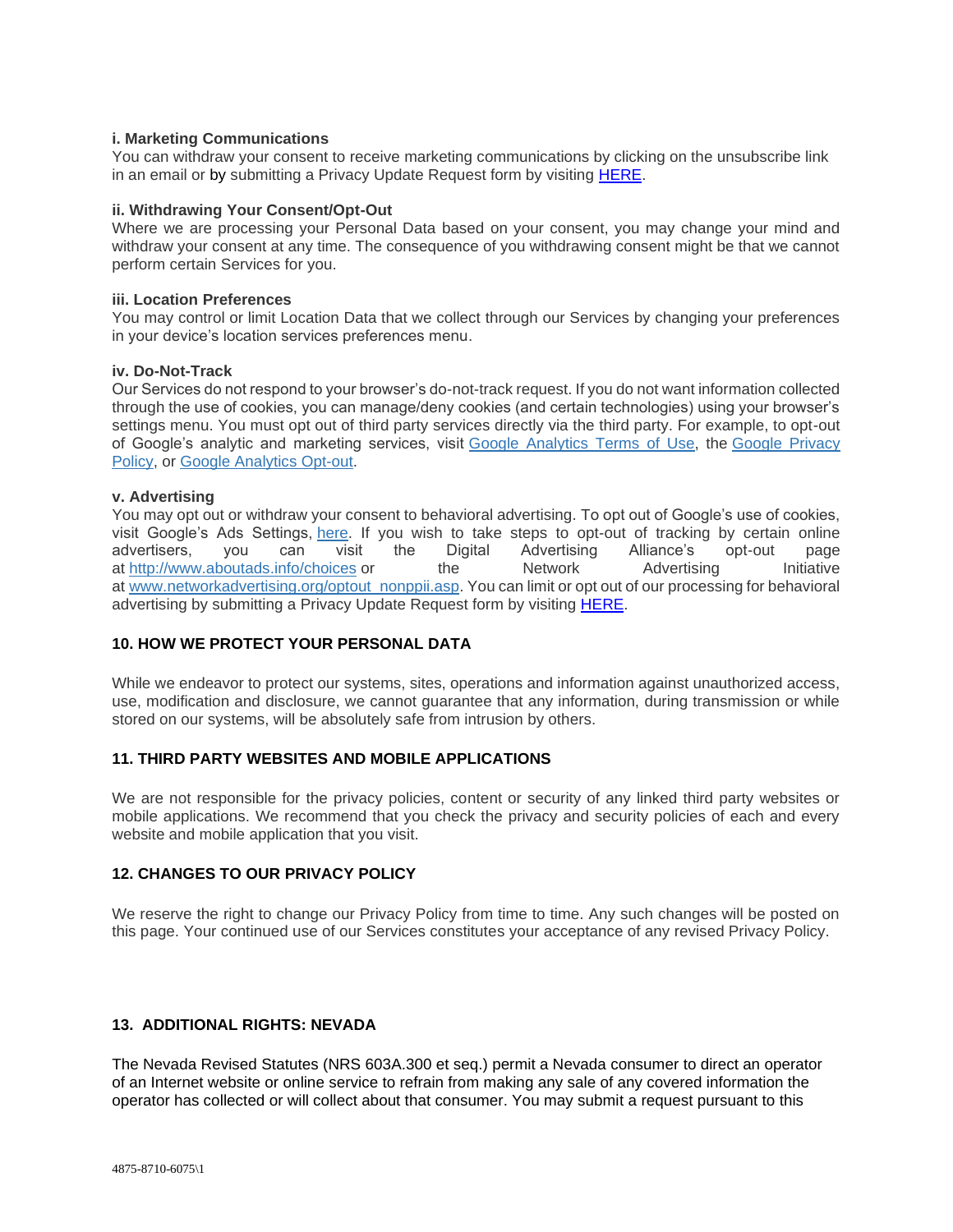directive by submitting a Privacy Update Request form by visiting [HERE.](https://8amgolf-privacy.my.onetrust.com/webform/9f79a1ae-e6e1-4784-b52b-37e1a3fdee64/adc2d0c2-ce23-43aa-9630-0d0edfab4c89) We will provide further information about how we verify the authenticity of the request and your identity.

# **14. ADDITIONAL RIGHTS AND DISCLOSURES: CALIFORNIA**

# **A. Your California Privacy Rights**

Under the California Consumer Privacy Act ("**CCPA**") and other California laws, California residents may have the following rights, subject to your submission of an appropriately verified request. While we do not "sell" your personal information in the traditional and common understanding of selling or providing information in exchange for monetary compensation, California has defined 'sell' much more broadly to mean sharing Your information to any third party under circumstances where We may derive some benefit. Accordingly, the following incorporate this much broader definition of the word "sell":

| <b>Right to Know</b>                                                       | You may request any of following, for the 12 month period preceding your request:<br>(1) the categories of Personal Data we have collected about you, or that we have<br>sold, or disclosed for a commercial purpose; (2) the categories of sources from<br>which your Personal Data was collected; (3) the business or commercial purpose<br>for which we collected or sold your Personal Data; (4) the categories of third parties<br>to whom we have sold your Personal Data, or disclosed it for a business purpose;<br>and (5) the specific pieces of Personal Data we have collected about you. The<br>process for exercising that right is described below. |
|----------------------------------------------------------------------------|--------------------------------------------------------------------------------------------------------------------------------------------------------------------------------------------------------------------------------------------------------------------------------------------------------------------------------------------------------------------------------------------------------------------------------------------------------------------------------------------------------------------------------------------------------------------------------------------------------------------------------------------------------------------|
| <b>Right to</b><br>Delete                                                  | You have the right to delete certain Personal Data that we hold about you, subject<br>to exceptions under applicable law. The process for exercising that right is<br>described below.                                                                                                                                                                                                                                                                                                                                                                                                                                                                             |
| <b>Right to Non-</b><br><b>Discrimination</b>                              | You have the right to not to receive discriminatory treatment as a result of your<br>exercise of rights conferred by the CCPA.                                                                                                                                                                                                                                                                                                                                                                                                                                                                                                                                     |
| Direct<br>Marketing                                                        | You may request a list of Personal Data we have disclosed about you to third<br>parties for direct marketing purposes during the preceding calendar year.                                                                                                                                                                                                                                                                                                                                                                                                                                                                                                          |
| Exercising<br>Your Right to<br>Access,<br>Delete, or<br>Opt-Out of<br>Sale | If we "sell" of data (as defined by applicable law), you may direct us to stop selling<br>your data to third parties for commercial purposes. To exercise this right to opt out,<br>or your right to access or delete your information, you may call us at 1-800-876-<br>7726. You may also submit a Privacy Update Request form by visiting <b>HERE</b> . We<br>do not have actual knowledge that We sell the personal information of minors<br>under 16 years of age.                                                                                                                                                                                            |
| Minors'                                                                    | To the extent we have actual knowledge that we collect or maintain personal<br>information of a minor under age 16, those minors between the age of 13 and 16<br>must opt in to any sales of personal information (as defined under CCPA), and<br>minors under the age of 13 must have a parent consent to sales of personal<br>information (as defined under CCPA); all minors have the right to opt-out later at<br>any time.                                                                                                                                                                                                                                    |
| Minors' User<br>Content                                                    | Individuals under the age of 18 in California have the right to delete posts on our<br>Services by submitting a Privacy Update Request form by visiting HERE. We<br>cannot guarantee comprehensive removal of content posted through the Services.                                                                                                                                                                                                                                                                                                                                                                                                                 |

## **B. Submission of Requests**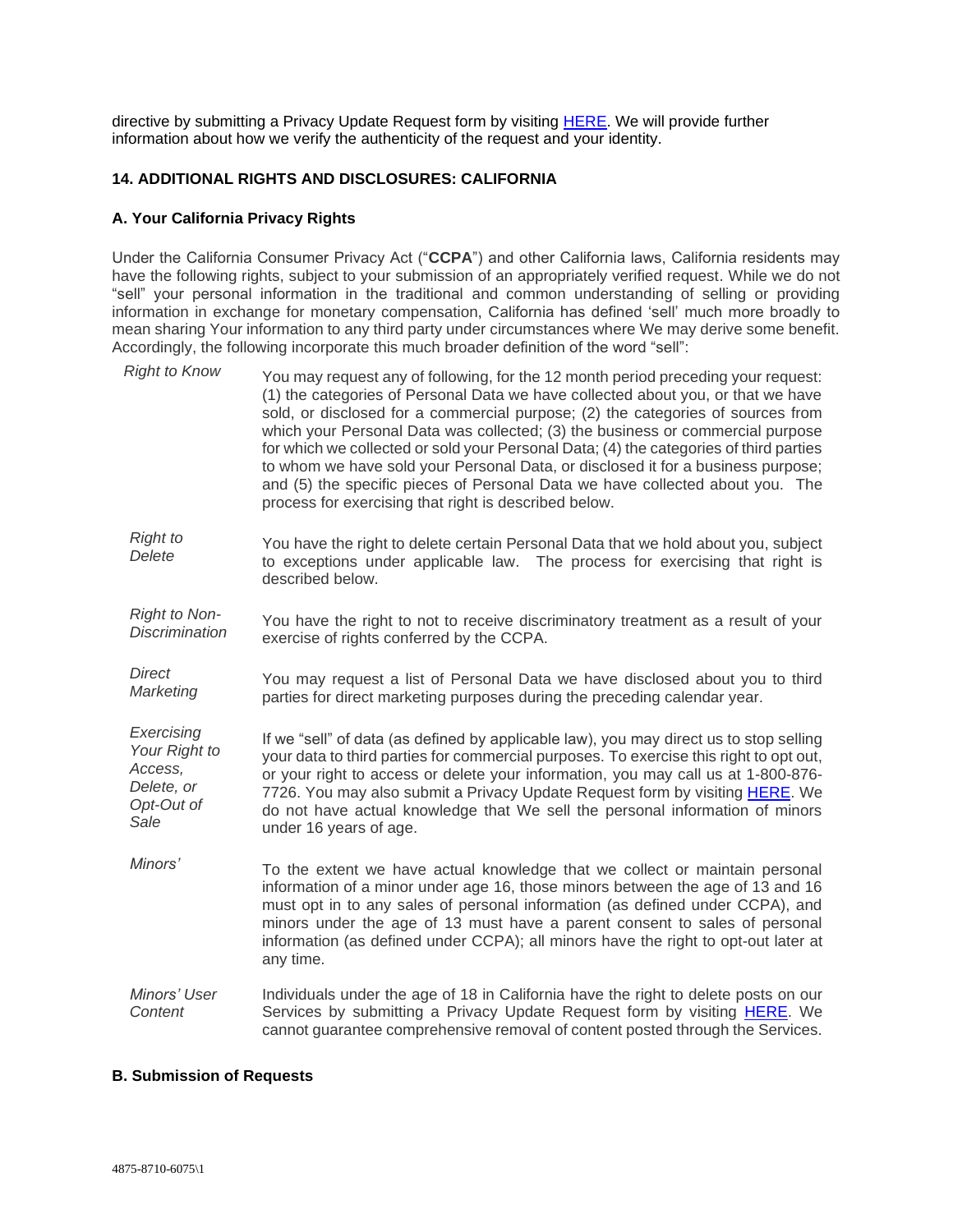You may submit requests by submitting a Privacy Update Request form by visiting [HERE.](https://8amgolf-privacy.my.onetrust.com/webform/9f79a1ae-e6e1-4784-b52b-37e1a3fdee64/adc2d0c2-ce23-43aa-9630-0d0edfab4c89)

# **C. Verification of Requests**

All rights requests must be verified. We may require that you provide the email address we have on file for you (and verify that you can access that email account) as well as other data we have on file, in order to verify your identity. If an agent is submitting the request on your behalf, we reserve the right to validate the agent's authority to act on your behalf.

# **D. Data Processing**

## **i. Categories of Personal Data Disclosed for Business Purposes**

For purposes of the CCPA, we may disclose to Service Providers for "business purposes" the following categories of Personal Data: Biographical Data, Contact Data, Location Data, Device/Network Data, Commercial Data, Inference Data, Billing and Financial Data, Audio/Visual Data, and User Data.

## **ii. Categories of Personal Data sold**

While we do not "sell" your Personal Data in the traditional understanding of obtaining monetary compensation, for purposes of the CCPA, sharing of that information with other entities may constitute a "sale", and we may share your information with the 8AM Companies, or with our business partners

If you are a California Resident, you have the right to opt out of data sales. If we have engaged in any sales of your Personal Information, you may do so by submitting a Privacy Update Request form by visiting [HERE](https://8amgolf-privacy.my.onetrust.com/webform/9f79a1ae-e6e1-4784-b52b-37e1a3fdee64/adc2d0c2-ce23-43aa-9630-0d0edfab4c89) or by calling us at 1-800-876-7726. You may be required to validate your identity to ensure your request is not fraudulent.

| <b>Category of</b> | <b>Context</b>                                                                                                                                                                                                                                                                                                                                         | <b>Category</b> of                                                                                                                                                                                                                                | <b>Business</b>                                                                                                                                                                                                                                                          | <b>Commercial</b>                                                                                       | <b>Category of</b>                                                                                                                                                                                                                                                               |
|--------------------|--------------------------------------------------------------------------------------------------------------------------------------------------------------------------------------------------------------------------------------------------------------------------------------------------------------------------------------------------------|---------------------------------------------------------------------------------------------------------------------------------------------------------------------------------------------------------------------------------------------------|--------------------------------------------------------------------------------------------------------------------------------------------------------------------------------------------------------------------------------------------------------------------------|---------------------------------------------------------------------------------------------------------|----------------------------------------------------------------------------------------------------------------------------------------------------------------------------------------------------------------------------------------------------------------------------------|
| Data               |                                                                                                                                                                                                                                                                                                                                                        | <b>Sources</b>                                                                                                                                                                                                                                    | <b>Purposes</b>                                                                                                                                                                                                                                                          | <b>Purposes</b>                                                                                         | <b>Recipients</b>                                                                                                                                                                                                                                                                |
| Contact<br>Data    | When you<br>$\bullet$<br>make a<br>purchase or<br>other<br>transaction<br>When you<br>$\bullet$<br>access or<br>use our<br><b>Services</b><br>Cookies and<br>other tracking<br>technologies<br>When you<br>$\bullet$<br>enter a<br>contest or<br>other<br>promotion<br>When you<br>$\bullet$<br>contact us or<br>submit<br>information to<br><b>US</b> | From you;<br>individuals<br>who<br>provide to<br>us your<br>Contact<br>Data;<br>social<br>media<br>companie<br>s, data<br>aggregato<br>rs, or<br>other<br>companie<br>S<br>providing<br>services<br>to us; third<br>party<br>service<br>providers | Service<br>Provision<br>and<br>Contractual<br>Obligations;<br>Internal<br>Processing<br>and Service<br>Improvemen<br>t; Security<br>and Incident<br>Detection;<br>Compliance,<br>health,<br>safety,<br>public<br>interest;<br>Aggregated<br>data;<br>Personalizati<br>on | Personalizatio<br>n & Consumer<br>Profiles;<br>Marketing<br>Communicatio<br>ns; Targeted<br>advertising | 8AM<br><b>GOLF</b><br>and other<br>Golf.com<br>entities;<br><b>Third</b><br>party<br>service<br>providers<br>; A third<br>party in<br>the event<br>that<br>Golf.com<br>sells all<br>or part of<br>its assets<br>to such<br>third<br>party or<br>merges<br>with or is<br>acquired |

# **iii. Right to Know**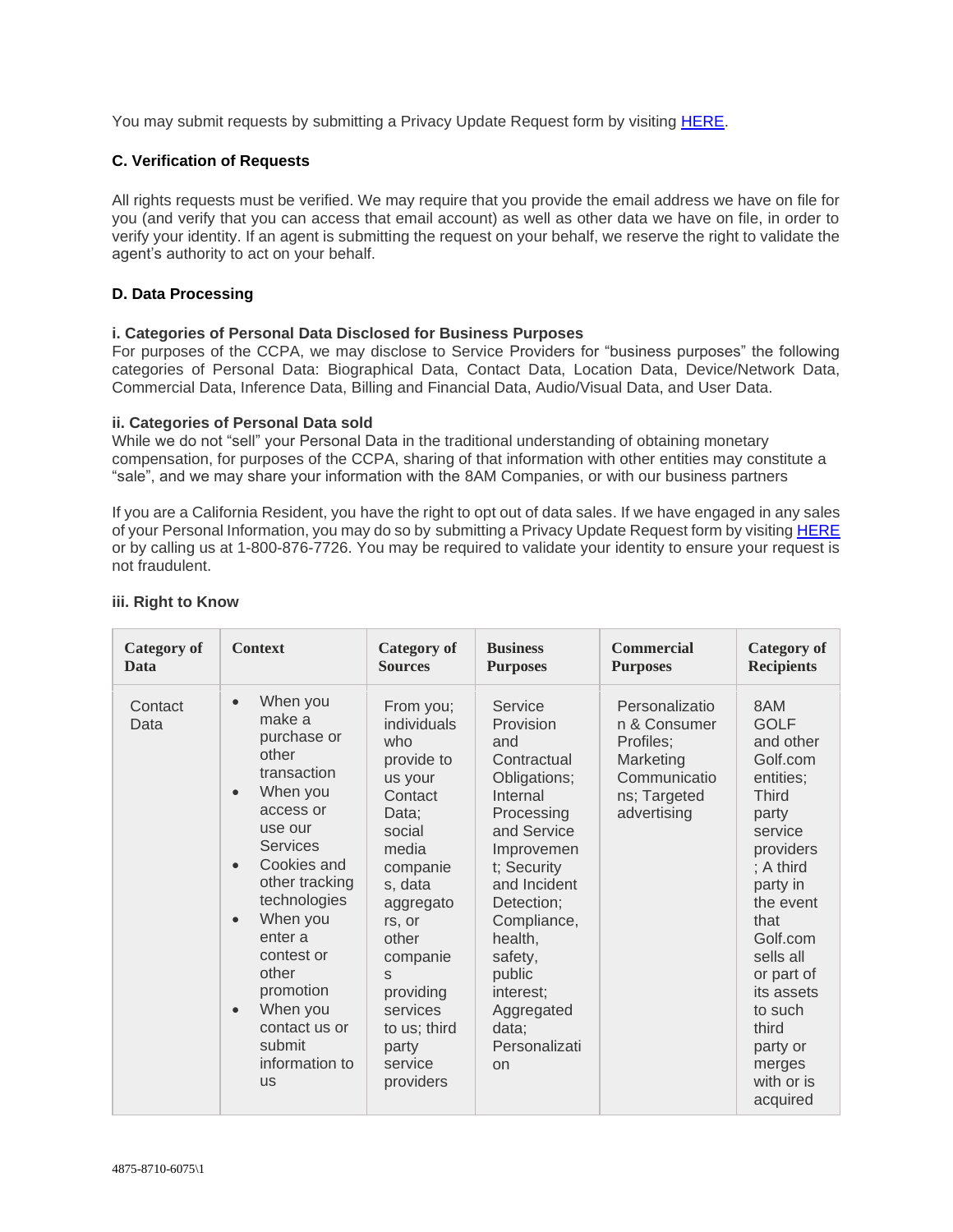|                       | Feedback<br>$\bullet$<br>and surveys                                                                                                                                                                                        |                                                                                                                                                                                                                                     |                                                                                                                                                                                                                                                   |                                                                                                         | by the<br>third<br>party any<br>person to<br>whom<br>Golf.com<br>is<br>compelle<br>d,<br>required,<br>or<br>permitted<br>to do so<br>by law,<br>rules or<br>regulatio<br>ns, legal<br>process<br><b>or</b><br>litigation;<br>any<br>person<br>pursuant<br>to any<br>order of a<br>court of<br>compete<br>nt<br>jurisdictio<br>n or<br>compara<br>ble legal<br>process. |
|-----------------------|-----------------------------------------------------------------------------------------------------------------------------------------------------------------------------------------------------------------------------|-------------------------------------------------------------------------------------------------------------------------------------------------------------------------------------------------------------------------------------|---------------------------------------------------------------------------------------------------------------------------------------------------------------------------------------------------------------------------------------------------|---------------------------------------------------------------------------------------------------------|------------------------------------------------------------------------------------------------------------------------------------------------------------------------------------------------------------------------------------------------------------------------------------------------------------------------------------------------------------------------|
| Biographi<br>cal Data | When you<br>$\bullet$<br>access or<br>use our<br><b>Services</b><br>When you<br>$\bullet$<br>enter a<br>contest or<br>other<br>promotion<br>When you<br>$\bullet$<br>contact us or<br>submit<br>information to<br><b>us</b> | From you;<br>individuals<br>who<br>provide to<br>us your<br>Contact<br>Data;<br>social<br>media<br>companie<br>s, data<br>aggregato<br>rs, or<br>other<br>companie<br>$\mathsf S$<br>providing<br>services<br>to us; third<br>party | Service<br>Provision<br>and<br>Contractual<br>Obligations;<br>Internal<br>Processing<br>and Service<br>Improvemen<br>t; Security<br>and Incident<br>Detection;<br>Compliance,<br>health,<br>safety,<br>public<br>interest;<br>Aggregated<br>data; | Personalizatio<br>n & Consumer<br>Profiles;<br>Marketing<br>Communicatio<br>ns; Targeted<br>advertising | 8AM<br><b>GOLF</b><br>and other<br>Golf.com<br>entities;<br><b>Third</b><br>party<br>service<br>providers<br>; A third<br>party in<br>the event<br>that<br>Golf.com<br>sells all<br>or part of<br>its assets<br>to such<br>third<br>party or<br>merges                                                                                                                 |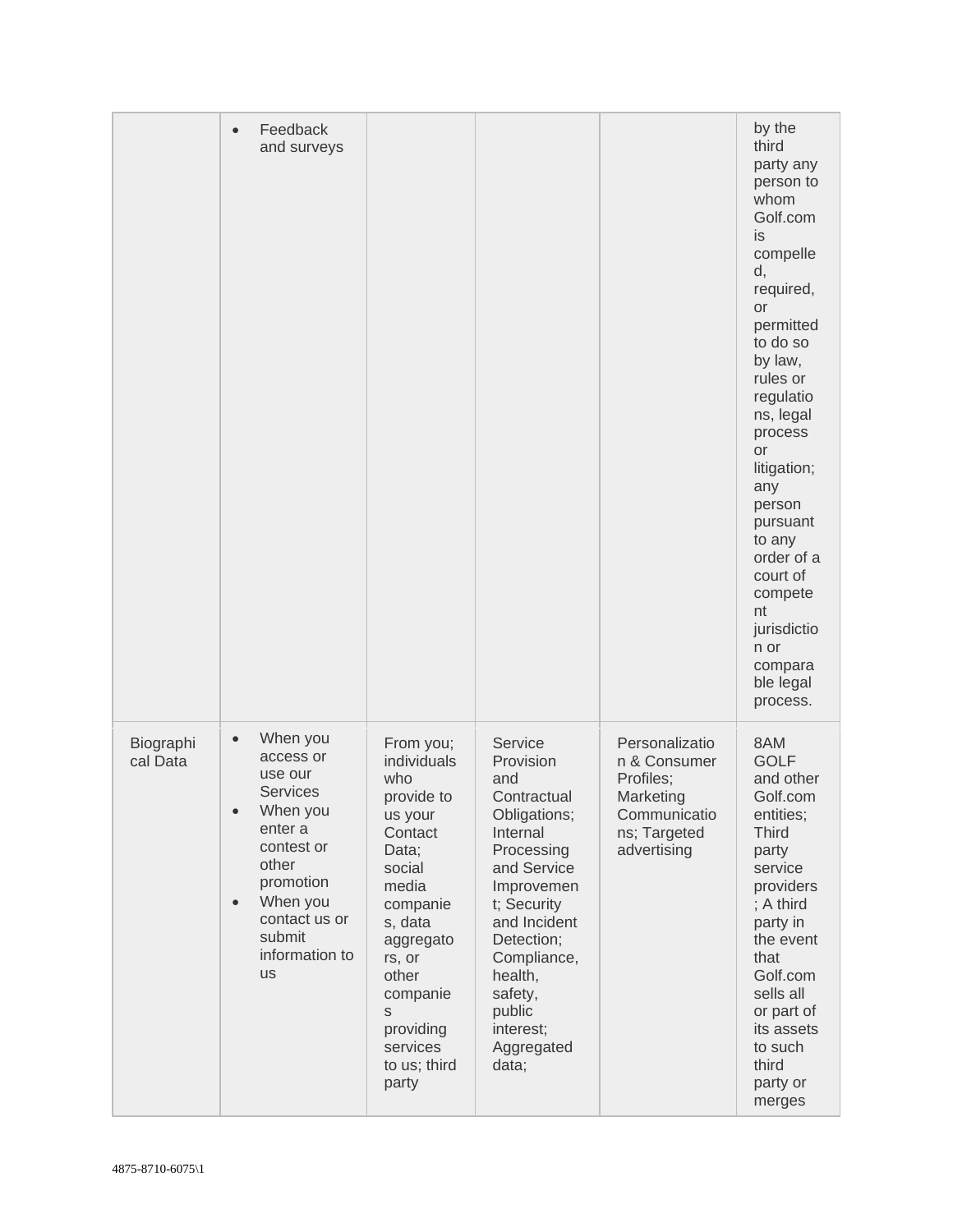|                  |                                                                  | service<br>providers                                                                                                                                                                                                       | Personalizati<br>on                                                                                                                                                                                                                               |                                                                                                         | with or is<br>acquired<br>by the<br>third<br>party any<br>person to<br>whom<br>Golf.com<br>is<br>compelle<br>d,<br>required,<br><b>or</b><br>permitted<br>to do so<br>by law,<br>rules or<br>regulatio<br>ns, legal<br>process<br><b>or</b><br>litigation;<br>any<br>person<br>pursuant<br>to any<br>order of a<br>court of<br>compete<br>nt<br>jurisdictio<br>n or<br>compara<br>ble legal<br>process. |
|------------------|------------------------------------------------------------------|----------------------------------------------------------------------------------------------------------------------------------------------------------------------------------------------------------------------------|---------------------------------------------------------------------------------------------------------------------------------------------------------------------------------------------------------------------------------------------------|---------------------------------------------------------------------------------------------------------|---------------------------------------------------------------------------------------------------------------------------------------------------------------------------------------------------------------------------------------------------------------------------------------------------------------------------------------------------------------------------------------------------------|
| Location<br>Data | When you<br>$\bullet$<br>access or<br>use our<br><b>Services</b> | From you;<br>individuals<br>who<br>provide to<br>us your<br>Contact<br>Data;<br>social<br>media<br>companie<br>s, data<br>aggregato<br>rs, or<br>other<br>companie<br>$\mathsf S$<br>providing<br>services<br>to us; third | Service<br>Provision<br>and<br>Contractual<br>Obligations;<br>Internal<br>Processing<br>and Service<br>Improvemen<br>t; Security<br>and Incident<br>Detection;<br>Compliance,<br>health,<br>safety,<br>public<br>interest;<br>Aggregated<br>data; | Personalizatio<br>n & Consumer<br>Profiles;<br>Marketing<br>Communicatio<br>ns; Targeted<br>advertising | 8AM<br><b>GOLF</b><br>and other<br>Golf.com<br>entities;<br><b>Third</b><br>party<br>service<br>providers<br>; A third<br>party in<br>the event<br>that<br>Golf.com<br>sells all<br>or part of<br>its assets<br>to such<br>third                                                                                                                                                                        |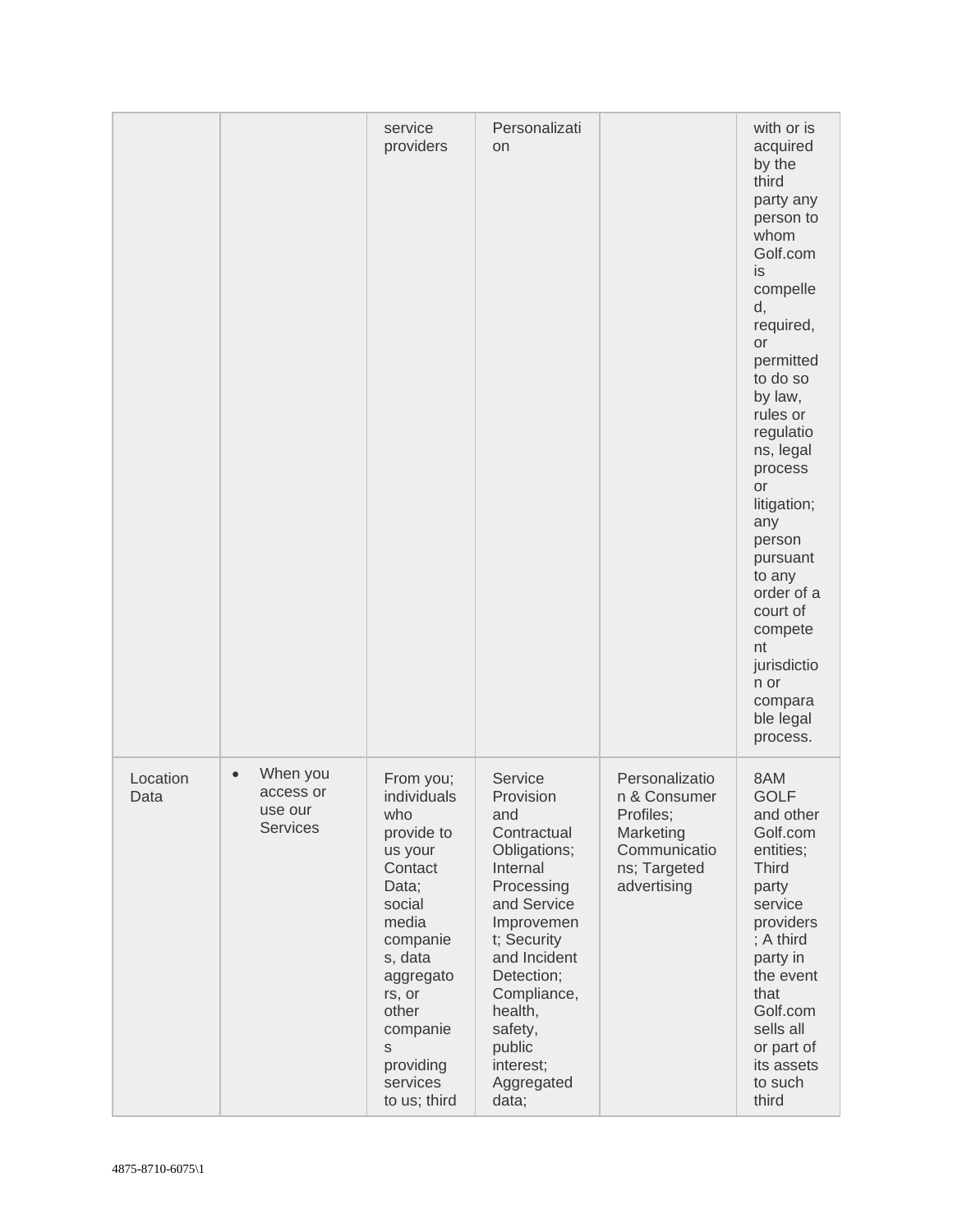|                                   |                                                                                                                                                                                                              | party<br>service<br>providers                                                                                                                                                        | Personalizati<br><b>on</b>                                                                                                                                                                                                 |                                                                                                         | party or<br>merges<br>with or is<br>acquired<br>by the<br>third<br>party any<br>person to<br>whom<br>Golf.com<br>is.<br>compelle<br>d,<br>required,<br>or<br>permitted<br>to do so<br>by law,<br>rules or<br>regulatio<br>ns, legal<br>process<br>or<br>litigation;<br>any<br>person<br>pursuant<br>to any<br>order of a<br>court of<br>compete<br>nt<br>jurisdictio<br>n or<br>compara<br>ble legal<br>process. |
|-----------------------------------|--------------------------------------------------------------------------------------------------------------------------------------------------------------------------------------------------------------|--------------------------------------------------------------------------------------------------------------------------------------------------------------------------------------|----------------------------------------------------------------------------------------------------------------------------------------------------------------------------------------------------------------------------|---------------------------------------------------------------------------------------------------------|------------------------------------------------------------------------------------------------------------------------------------------------------------------------------------------------------------------------------------------------------------------------------------------------------------------------------------------------------------------------------------------------------------------|
| Device/<br><b>Network</b><br>Data | When<br>you<br>make a<br>purchase<br>or other<br>transacti<br>on<br>When<br>$\bullet$<br>you<br>access or<br>use our<br><b>Services</b><br>Cookies<br>$\bullet$<br>and other<br>tracking<br>technolo<br>gies | From you;<br>individuals<br>who<br>provide to<br>us your<br>Contact<br>Data;<br>social<br>media<br>companie<br>s, data<br>aggregato<br>rs, or<br>other<br>companie<br>S<br>providing | Service<br>Provision<br>and<br>Contractual<br>Obligations;<br>Internal<br>Processing<br>and Service<br>Improvemen<br>t; Security<br>and Incident<br>Detection;<br>Compliance,<br>health,<br>safety,<br>public<br>interest; | Personalizatio<br>n & Consumer<br>Profiles;<br>Marketing<br>Communicatio<br>ns; Targeted<br>advertising | 8AM<br><b>GOLF</b><br>and other<br>Golf.com<br>entities;<br><b>Third</b><br>party<br>service<br>providers<br>; A third<br>party in<br>the event<br>that<br>Golf.com<br>sells all<br>or part of<br>its assets                                                                                                                                                                                                     |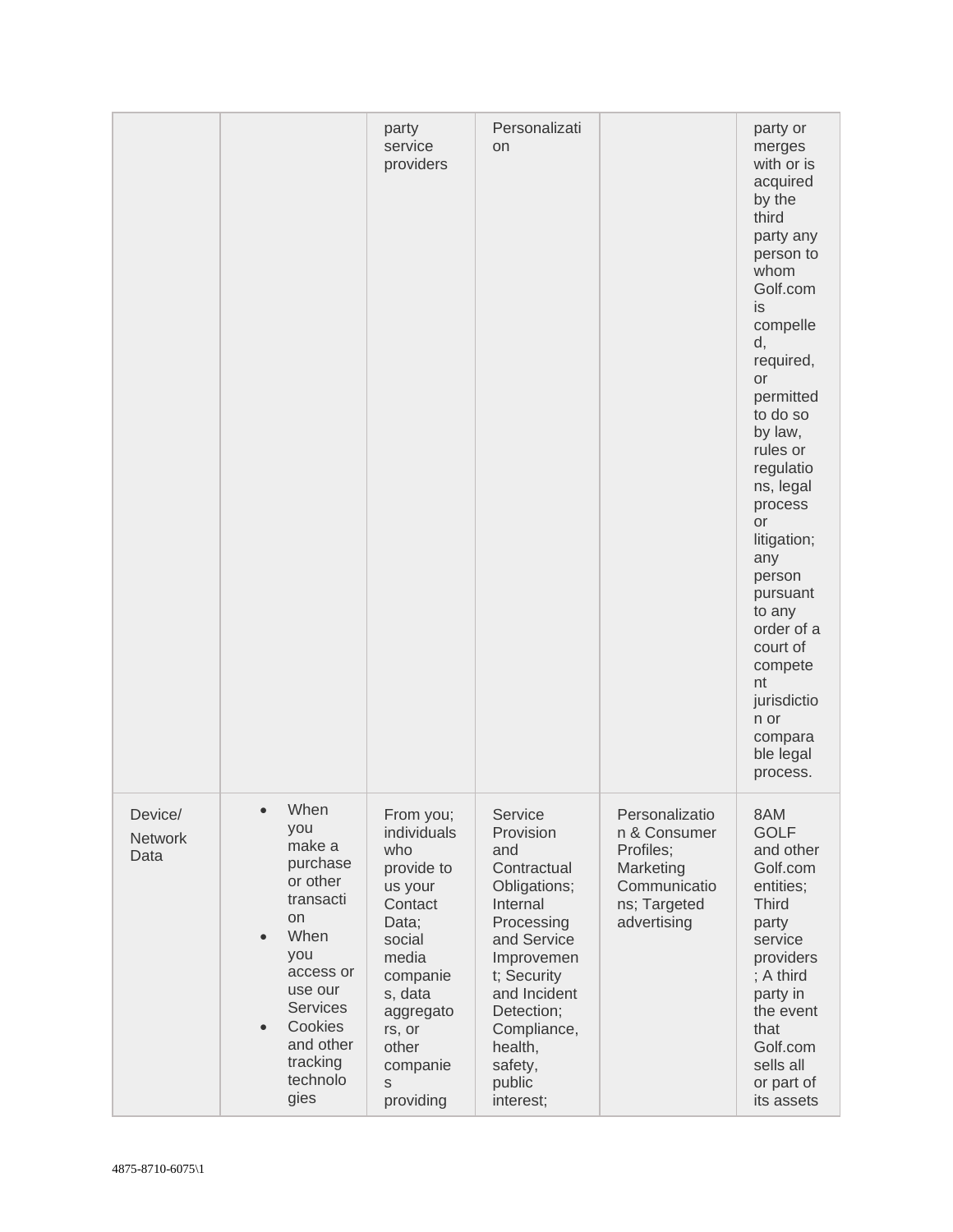|                     |                                                                        | services<br>to us; third<br>party<br>service<br>providers                                                                                                          | Aggregated<br>data;<br>Personalizati<br>on                                                                                                                                                          |                                                                                                         | to such<br>third<br>party or<br>merges<br>with or is<br>acquired<br>by the<br>third<br>party any<br>person to<br>whom<br>Golf.com<br>is<br>compelle<br>d,<br>required,<br>or<br>permitted<br>to do so<br>by law,<br>rules or<br>regulatio<br>ns, legal<br>process<br>or<br>litigation;<br>any<br>person<br>pursuant<br>to any<br>order of a<br>court of<br>compete<br>nt<br>jurisdictio<br>n or<br>compara<br>ble legal<br>process. |
|---------------------|------------------------------------------------------------------------|--------------------------------------------------------------------------------------------------------------------------------------------------------------------|-----------------------------------------------------------------------------------------------------------------------------------------------------------------------------------------------------|---------------------------------------------------------------------------------------------------------|-------------------------------------------------------------------------------------------------------------------------------------------------------------------------------------------------------------------------------------------------------------------------------------------------------------------------------------------------------------------------------------------------------------------------------------|
| Commerci<br>al Data | When you<br>$\bullet$<br>make a<br>purchase or<br>other<br>transaction | From you;<br>individuals<br>who<br>provide to<br>us your<br>Contact<br>Data;<br>social<br>media<br>companie<br>s, data<br>aggregato<br>rs, or<br>other<br>companie | Service<br>Provision<br>and<br>Contractual<br>Obligations;<br>Internal<br>Processing<br>and Service<br>Improvemen<br>t; Security<br>and Incident<br>Detection;<br>Compliance,<br>health,<br>safety, | Personalizatio<br>n & Consumer<br>Profiles;<br>Marketing<br>Communicatio<br>ns; Targeted<br>advertising | 8AM<br><b>GOLF</b><br>and other<br>Golf.com<br>entities;<br><b>Third</b><br>party<br>service<br>providers<br>; A third<br>party in<br>the event<br>that<br>Golf.com<br>sells all                                                                                                                                                                                                                                                    |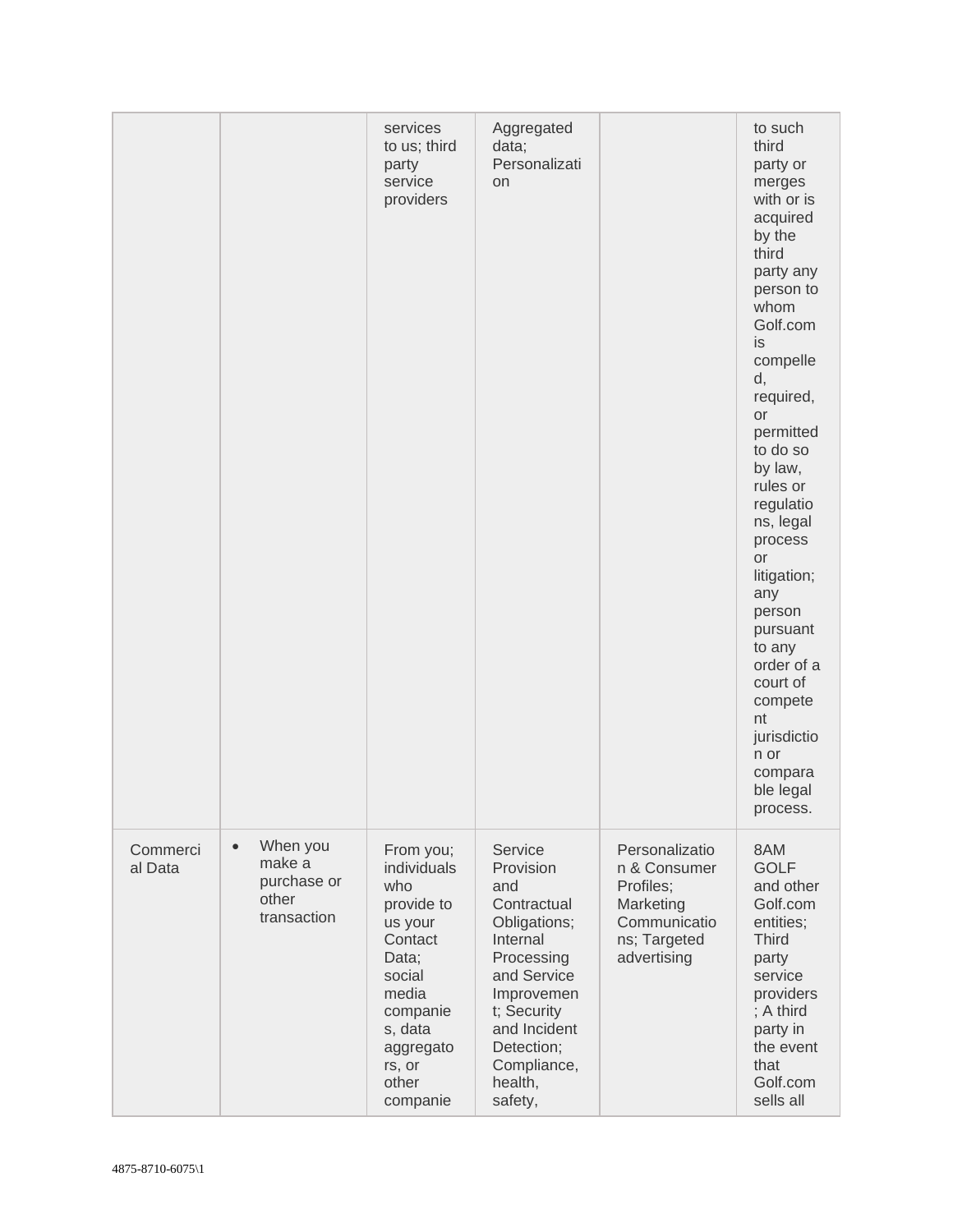|                   |                                                                                                                                                                                                          | $\mathbb S$<br>providing<br>services<br>to us; third<br>party<br>service<br>providers                                                         | public<br>interest;<br>Aggregated<br>data;<br>Personalizati<br>on                                                                                                             |                                                                                                         | or part of<br>its assets<br>to such<br>third<br>party or<br>merges<br>with or is<br>acquired<br>by the<br>third<br>party any<br>person to<br>whom<br>Golf.com<br>is<br>compelle<br>d,<br>required,<br><b>or</b><br>permitted<br>to do so<br>by law,<br>rules or<br>regulatio<br>ns, legal<br>process<br>or<br>litigation;<br>any<br>person<br>pursuant<br>to any<br>order of a<br>court of<br>compete<br>nt |
|-------------------|----------------------------------------------------------------------------------------------------------------------------------------------------------------------------------------------------------|-----------------------------------------------------------------------------------------------------------------------------------------------|-------------------------------------------------------------------------------------------------------------------------------------------------------------------------------|---------------------------------------------------------------------------------------------------------|-------------------------------------------------------------------------------------------------------------------------------------------------------------------------------------------------------------------------------------------------------------------------------------------------------------------------------------------------------------------------------------------------------------|
|                   |                                                                                                                                                                                                          |                                                                                                                                               |                                                                                                                                                                               |                                                                                                         | jurisdictio<br>n or<br>compara<br>ble legal<br>process.                                                                                                                                                                                                                                                                                                                                                     |
| Inference<br>Data | When you<br>$\bullet$<br>make a<br>purchase or<br>other<br>transaction<br>When you<br>$\bullet$<br>access or<br>use our<br><b>Services</b><br>Cookies and<br>$\bullet$<br>other tracking<br>technologies | From you;<br>individuals<br>who<br>provide to<br>us your<br>Contact<br>Data;<br>social<br>media<br>companie<br>s, data<br>aggregato<br>rs, or | Service<br>Provision<br>and<br>Contractual<br>Obligations;<br>Internal<br>Processing<br>and Service<br>Improvemen<br>t; Security<br>and Incident<br>Detection;<br>Compliance, | Personalizatio<br>n & Consumer<br>Profiles;<br>Marketing<br>Communicatio<br>ns; Targeted<br>advertising | 8AM<br><b>GOLF</b><br>and other<br>Golf.com<br>entities;<br><b>Third</b><br>party<br>service<br>providers<br>; A third<br>party in<br>the event<br>that                                                                                                                                                                                                                                                     |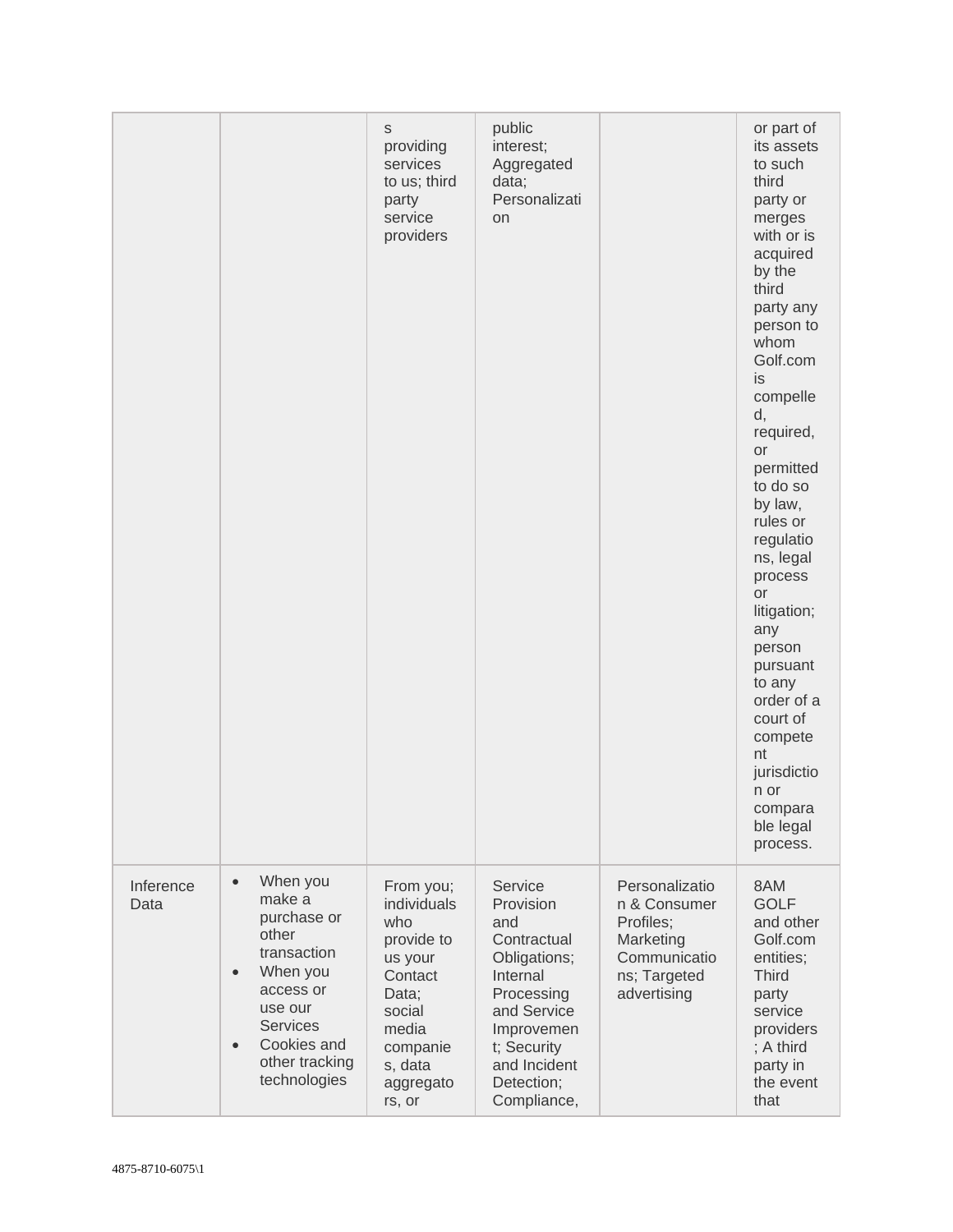|                                         | Feedback<br>$\bullet$<br>and surveys                                   | other<br>companie<br>S<br>providing<br>services<br>to us; third<br>party<br>service<br>providers                       | health,<br>safety,<br>public<br>interest;<br>Aggregated<br>data;<br>Personalizati<br><b>on</b>                                                   |                                                                                                         | Golf.com<br>sells all<br>or part of<br>its assets<br>to such<br>third<br>party or<br>merges<br>with or is<br>acquired<br>by the<br>third<br>party any<br>person to<br>whom<br>Golf.com<br>is<br>compelle<br>d,<br>required,<br>or<br>permitted<br>to do so<br>by law,<br>rules or<br>regulatio<br>ns, legal<br>process<br>or<br>litigation;<br>any<br>person<br>pursuant<br>to any<br>order of a<br>court of<br>compete<br>nt<br>jurisdictio<br>n or<br>compara<br>ble legal<br>process. |
|-----------------------------------------|------------------------------------------------------------------------|------------------------------------------------------------------------------------------------------------------------|--------------------------------------------------------------------------------------------------------------------------------------------------|---------------------------------------------------------------------------------------------------------|------------------------------------------------------------------------------------------------------------------------------------------------------------------------------------------------------------------------------------------------------------------------------------------------------------------------------------------------------------------------------------------------------------------------------------------------------------------------------------------|
| <b>Billing and</b><br>Financial<br>Data | When you<br>$\bullet$<br>make a<br>purchase or<br>other<br>transaction | From you;<br>individuals<br>who<br>provide to<br>us your<br>Contact<br>Data;<br>social<br>media<br>companie<br>s, data | Service<br>Provision<br>and<br>Contractual<br>Obligations;<br>Internal<br>Processing<br>and Service<br>Improvemen<br>t; Security<br>and Incident | Personalizatio<br>n & Consumer<br>Profiles;<br>Marketing<br>Communicatio<br>ns; Targeted<br>advertising | 8AM<br><b>GOLF</b><br>and other<br>Golf.com<br>entities;<br><b>Third</b><br>party<br>service<br>providers<br>; A third<br>party in                                                                                                                                                                                                                                                                                                                                                       |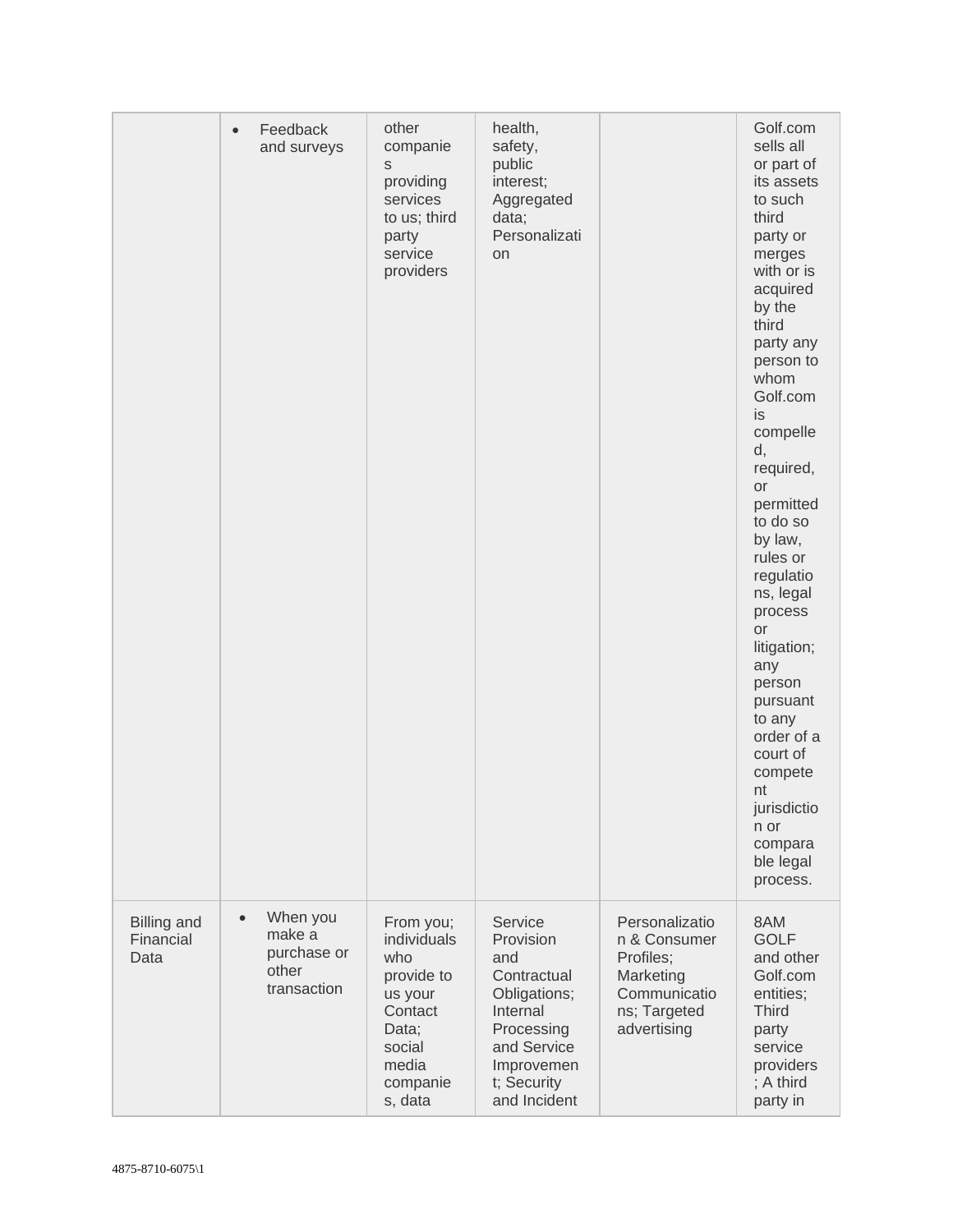|                       |                                                                                 | aggregato<br>rs, or<br>other<br>companie<br>S<br>providing<br>services<br>to us; third<br>party<br>service<br>providers | Detection;<br>Compliance,<br>health,<br>safety,<br>public<br>interest;<br>Aggregated<br>data;<br>Personalizati<br>on |                                                                                                         | the event<br>that<br>Golf.com<br>sells all<br>or part of<br>its assets<br>to such<br>third<br>party or<br>merges<br>with or is<br>acquired<br>by the<br>third<br>party any<br>person to<br>whom<br>Golf.com<br>is<br>compelle<br>d,<br>required,<br>or<br>permitted<br>to do so<br>by law,<br>rules or<br>regulatio<br>ns, legal<br>process<br>or<br>litigation;<br>any<br>person<br>pursuant<br>to any<br>order of a<br>court of<br>compete<br>nt<br>jurisdictio<br>n or<br>compara<br>ble legal<br>process. |
|-----------------------|---------------------------------------------------------------------------------|-------------------------------------------------------------------------------------------------------------------------|----------------------------------------------------------------------------------------------------------------------|---------------------------------------------------------------------------------------------------------|---------------------------------------------------------------------------------------------------------------------------------------------------------------------------------------------------------------------------------------------------------------------------------------------------------------------------------------------------------------------------------------------------------------------------------------------------------------------------------------------------------------|
| Audio/Vis<br>ual Data | When you<br>$\bullet$<br>contact us or<br>submit<br>information to<br><b>us</b> | From you;<br>individuals<br>who<br>provide to<br>us your<br>Contact<br>Data;<br>social<br>media                         | Service<br>Provision<br>and<br>Contractual<br>Obligations;<br>Internal<br>Processing<br>and Service<br>Improvemen    | Personalizatio<br>n & Consumer<br>Profiles;<br>Marketing<br>Communicatio<br>ns; Targeted<br>advertising | 8AM<br><b>GOLF</b><br>and other<br>Golf.com<br>entities;<br><b>Third</b><br>party<br>service<br>providers                                                                                                                                                                                                                                                                                                                                                                                                     |